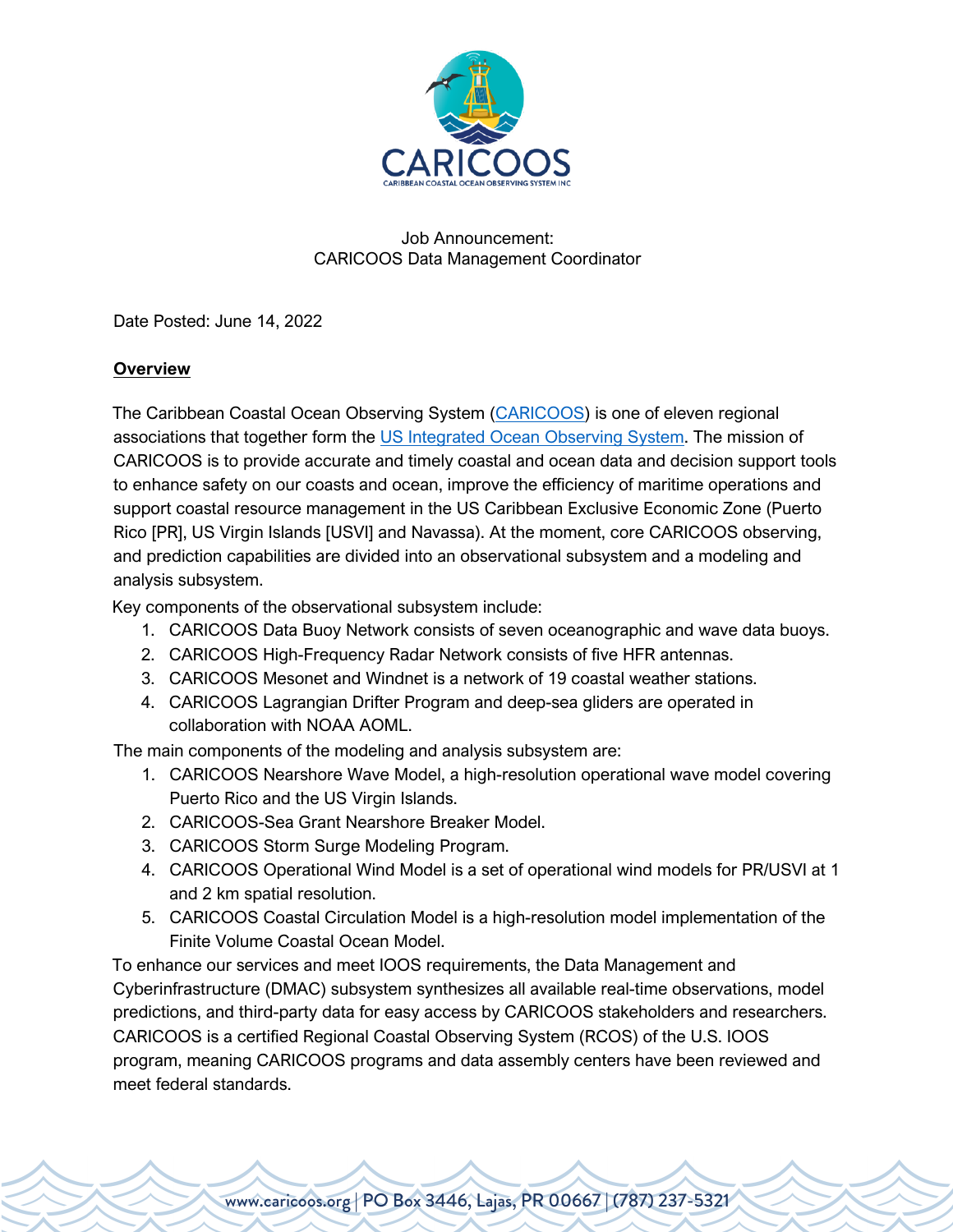## **Position Summary and Responsibilities**

CARICOOS provides information for marine operations, coastal safety, and resource management in the US Caribbean coastal waters. Management of sensor data and numerical model output, its transformation into products and their dissemination to users are core DMAC functions requiring unique expertise in numerical analysis and coding. Data Management and Cyberinfrastructure (DMAC) infrastructure is recognized as a critical component of the coastal and ocean observing system.

CARICOOS is seeking an Ocean **Data Management Coordinator** and innovator who is excited to turn ocean data into data products. The Data Management Coordinator will support CARICOOS Data Assembly Center (DAC) by providing database, documentation, quality control, and archival support in an appropriate dissemination format. These practices apply to data standards and quality control on metadata and data, transport and access, archival, and information technology (IT) security. The position includes a number of distinct tasks carried out to acquire, validate, document, archive, secure, process, and maintain a database of coastal ocean observations and forecasts.

### **Required Experience**

- Master's or Ph.D. degree in Oceanography, Marine Science, Computer Science/Engineering, Environmental Science, Geographic Information Sciences (GIS), or another relevant technical field/discipline with an emphasis on ocean observing technology.
- Minimum two (2) years of experience with oceanographic data, data structures, and database management.

#### **Job Qualifications**

- § Expertise in programming with Fortran, MATLAB, Python, C, MPI, and parallel methods.
- Proficient in programming computer languages such as PHP, Java, THREDDS Data Server, OpenDAP, ERDDAP, and any other for linking together cyberinfrastructure tools and systems.
- **Experience with developing and optimizing applications on LINUX-based systems.**
- Experience in scientific applications on large-scale computers.
- Good understanding of high-performance computing architectures.
- § Experience working with users to ensure their scientific applications execute efficiently and utilize the HPC system to advance their scientific work.
- **Experience in providing support for scientific application development and optimization.**
- Understanding of key issues in the ocean data space with a strong focus on decision making and how data can lead to better outcomes.
- Ability to work with partners and assess the need of stakeholder groups.
- § Fully bilingual (English / Spanish), strong communication (written and oral), and interpersonal skills.

www.caricoos.org | PO Box 3446, Lajas, PR 00667 | (787) 237-5321